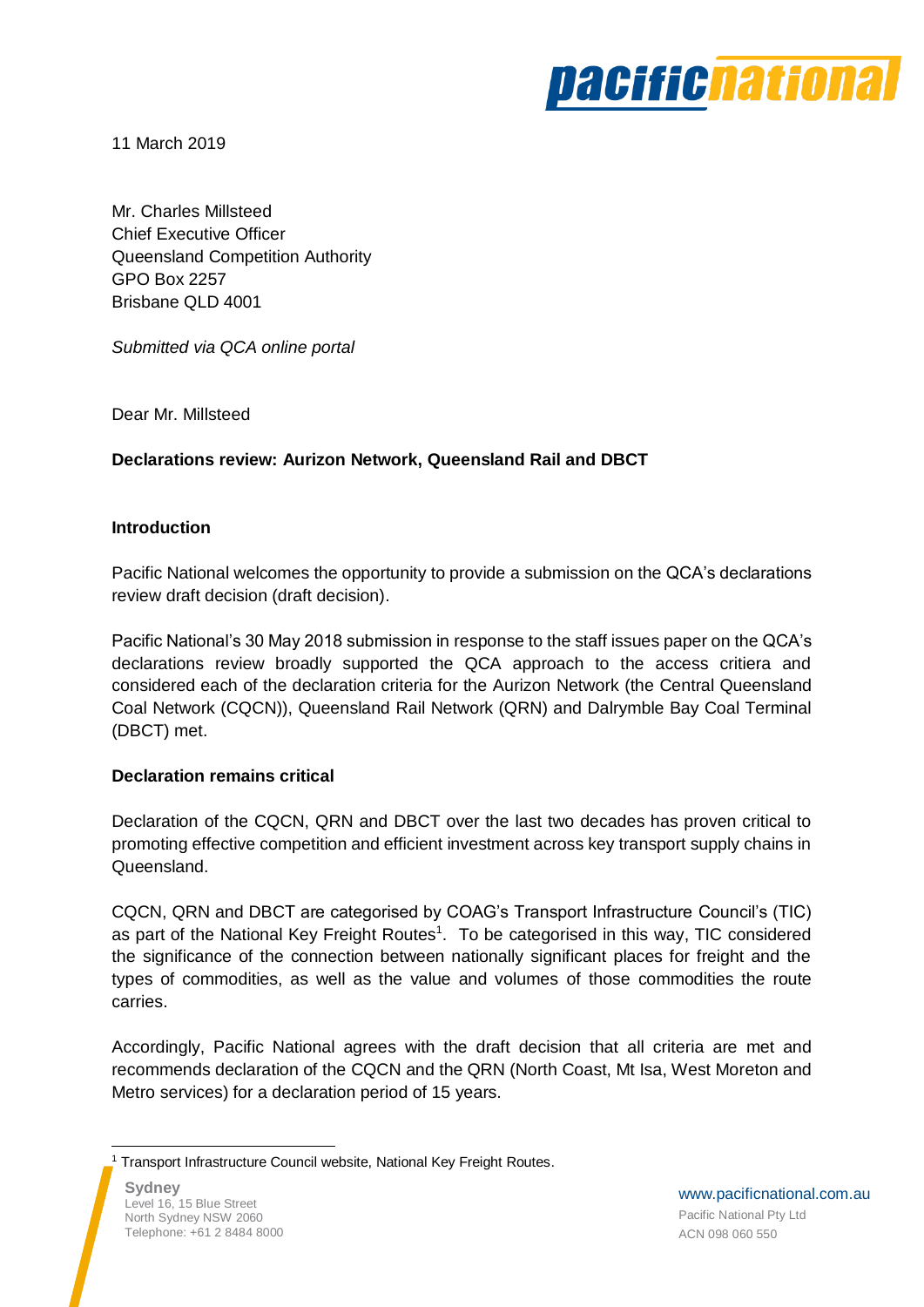However, unlike the QCA, Pacific National asserts the other QRN system services (South Western, Western, Central Western and Tableland systems) – 'the other systems' should remain declared (for 15 years).

While Pacific National agrees with the draft decision that all criteria are met for the DBCT, we assert there are strong arguments for it to remain declared for 15 years, rather than the ten years recommended in the draft decision. The reasons for our position on the other systems and DBCT are detailed below.

## **The other systems should remain declared**

The QCA appears to have adopted the position of Queensland Rail (QR) that the other systems should not be declared because of the low volume of freight hauled, higher underutilisation rates (due to modal competition from road) and a high degree of dependence on Transport Services Contract (TSC) revenue (subsidies) for commercial viability. In addition, it stated it is not evident access (because of declaration) would promote a material increase in competition in a dependent market such as the above-rail haulage market, or any other dependent market, on any of these other systems.

We note QR has not provided information to the QCA to enable it to undertake a rigorous assessment to support the above assertions. Nevertheless, statements made by QR about the absence of a need for declaration give significant rise for concern. For example, the QCA did not agree with QR that its proposed *draft* access framework or deed poll would provide the certainty needed for access seekers as an alternative to declaration. Further, government policies routinely change, the argument about TSC as basis for no declaration is tenuous given it could be removed at any time.

The QCA confirms these other systems are state significant infrastructure, particularly as all the systems are interconnected. This is further supported by being identified as national key freight routes<sup>2</sup>. The QCA has already established declaration on the North Coast, Mt Isa, West Moreton and Metro services improves competition in many areas of economic activity (such as coal, rail haulage, agriculture and commuter passenger transport), which contribute substantially to the Queensland economy both in terms of direct revenue, as well as employment and regional development. The mere fact the other systems are interconnected within the QRN creates a strong inference that the benefits flowing from the North Coast, Mt Isa, West Moreton and Metro services apply to the other systems services.

The QCA notes the lack of stakeholder submissions addressing public interest factors in relation to the other systems services however this is not a reason to dismiss it as being not satisfied. Further, the fact TSC payments are subsidies provided for public policy reasons to 'support regional economic development and trade' and to 'assist in managing livestock transport demands on the road network' is consistent with the public interest<sup>3</sup>.

 <sup>2</sup> Transport Infrastructure Council website, National Key Freight Routes.

<sup>3</sup> QCA Draft recommendation Part B: Queensland Rail declaration review, December 2018, p,70.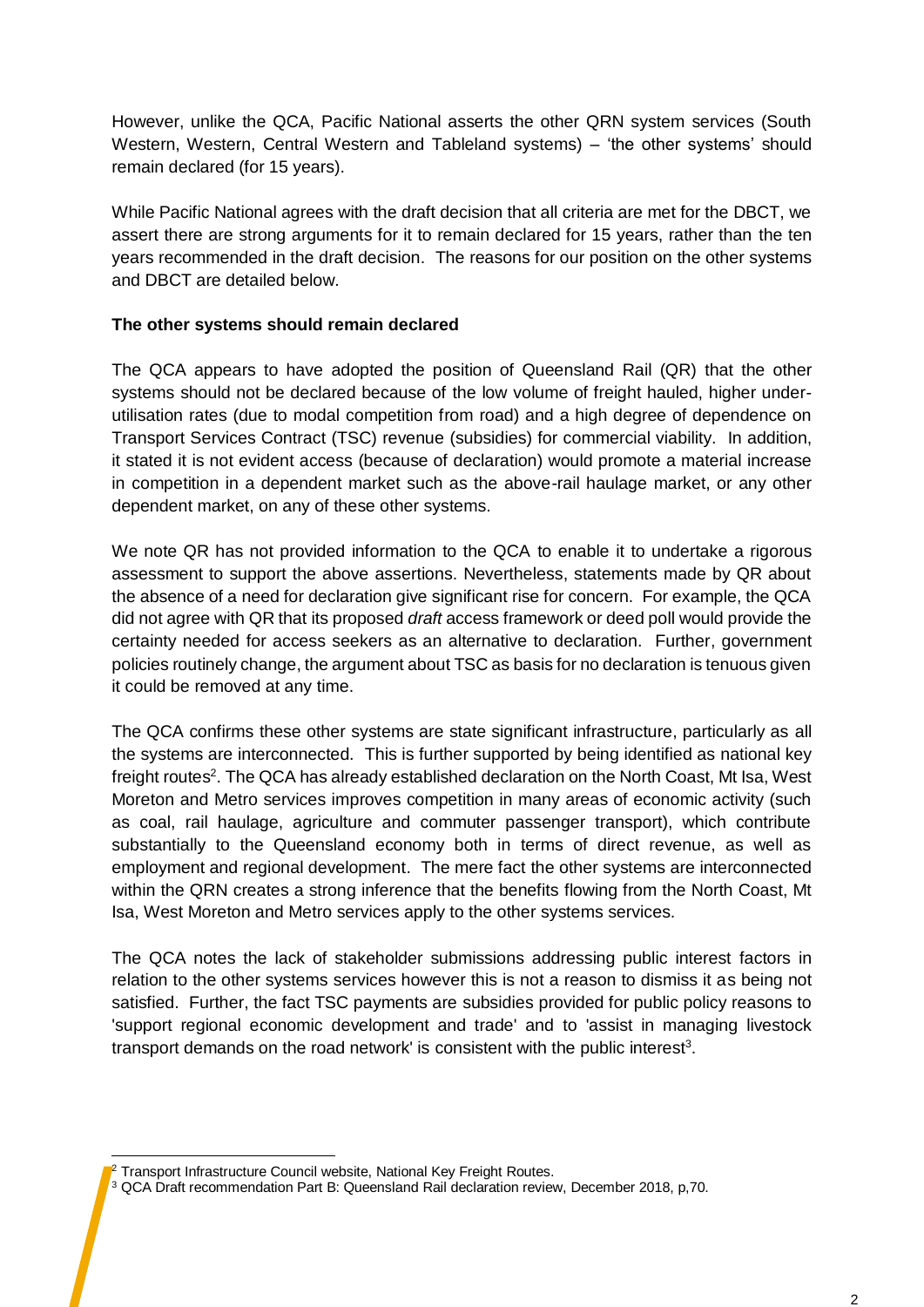The QCA in weighing up the public interest test, stated the North Coast line 'would have a net beneficial effect on environmental and safety issues' a conclusion that could be drawn for all system services on the QRN.

Pacific National asserts the South Western, Western, Central Western and Tableland systems should remain declared.

## **DBCT needs to be declared for 15 years**

Despite satisfying all the criteria for declaration, the QCA adopted a ten-year declaration period for the DBCT compared to 15 years for CQCN and QRN. The reason for the shorter declaration period appears to be based on an assertion that assets at the commencement period would be partially life expired and 'to the extent that new DBCT users contract at DBCT for new access during the declaration period, the QCA presumes that they will have the benefit of the evergreen renewal right to the extent that their mine life exceeds 10 years, and therefore beyond the declaration period<sup>'4</sup>.

Pacific National strongly disagrees with this assertion. Most of the rollingstock on the CQCN is 'young' by industry standards with new locomotives and wagons deployed as recently as 2014. It is simply not accurate to assert rollingstock assets are mid-life expired. Moreover, given ongoing demand for coal, associated spot tonne prices, and potential mine developments in central Queensland, the need for additional rollingstock to service the DBCT beyond 9 September 2020 (the date of the re-declaration commencement) is almost certain.

Regarding the assertion about evergreen rights, the QCA identifies concerns with DBCT's discretion to provide access capacity based on willingness to pay as it 'would create a material asymmetry between existing users and potential DBCT users in a future without declaration over access<sup>5</sup>'. Pacific National agrees, it is also unclear how evergreen contracts provide existing users sufficient rights (and access to arbitration) in the event of a dispute without declaration.

The late submission provided by DBCT asserts DBCT is fully contracted. In assessing whether DBCT could meet the total foreseeable demand in the market at the least cost compared to any two or more facilities (criterion (b)), the QCA states it is relevant to consider the expansion costs at DBCT and in the Goonyella system<sup>6</sup>. This fully contracted position only cements the need for access rights to any expanded capacity to serve long-life rollingstock and mine lives.

Given the interconnectedness of the various systems, state significance and being an identified part of a key freight route (as demonstrated above) it is inconsistent with the application of the access criteria to declare it less than the other systems.

 $\overline{a}$ <sup>4</sup> QCA Draft recommendation Part B: Queensland Rail declaration review, December 2018, p 37.

<sup>5</sup> Ibid, p 93.

 $6$  This is reflected in section 76(3) of the QCA Act, which states that: '... if the facility for the service is currently at capacity, and it is reasonably possible to expand that capacity, the authority and the Minister may have regard to the facility as if it had that expanded capacity.'